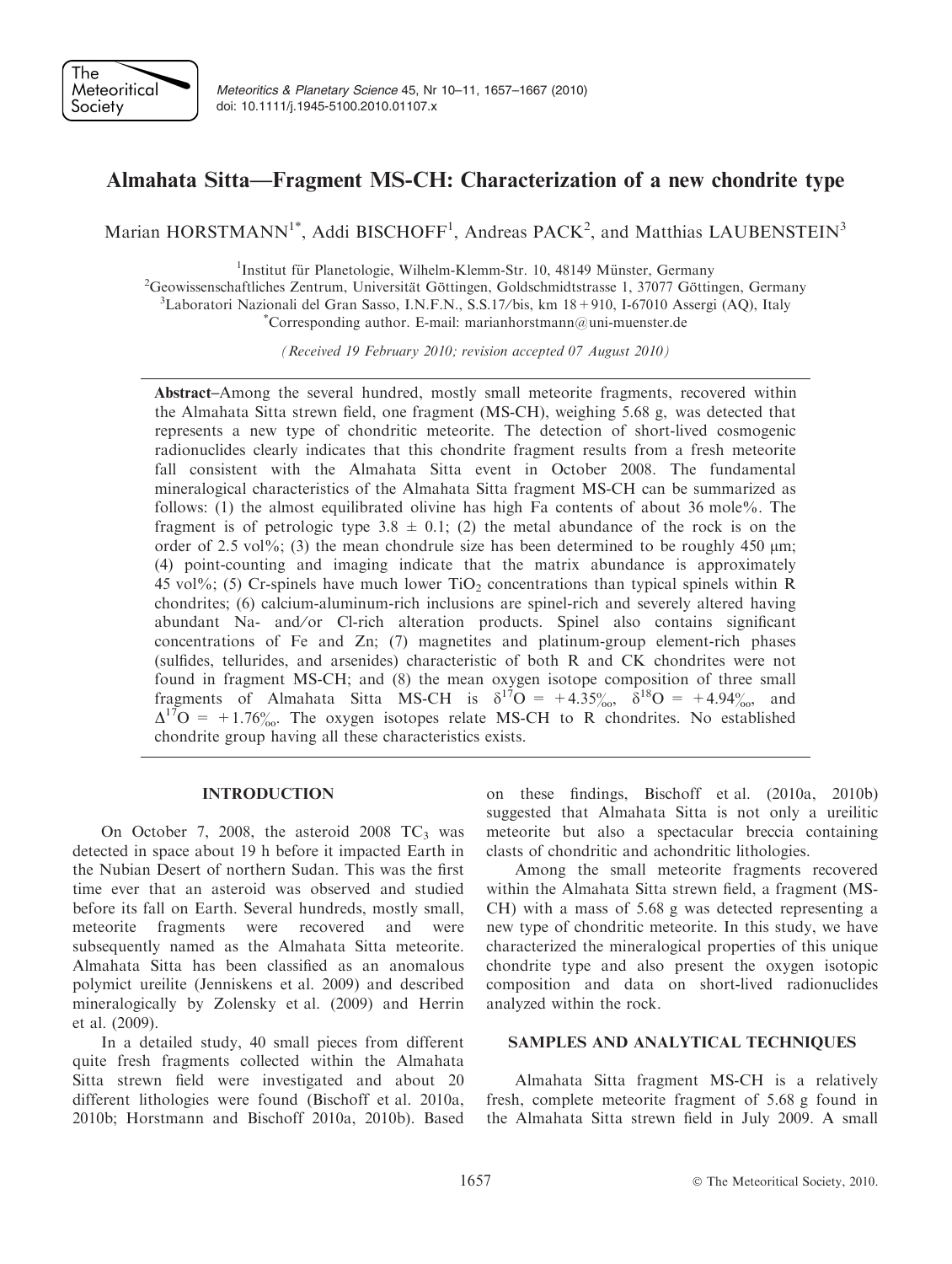slice was selected for the preparation of three tiny thin sections (PL09301, PL09302, and PL09303) and a 5.1 g sample was used to measure the short-lived cosmogenic radionuclides at the Laboratori Nazionali del Gran Sasso (Italy). Small grains from three different areas of the fragment (with a mass collectively  $\leq 5$  mg) were prepared for oxygen isotope measurements at Universität Göttingen (Germany).

The mineralogy and texture of the fragments were studied by light and electron optical microscopy. A JEOL 6610-LV scanning electron microscope (SEM) with an attached Oxford Instruments EDS system was used to resolve the fine-grained textures and to analyze the mineral constituents. As analytical standards we used olivine (Mg, Fe, and Si), jadeite (Na), plagioclase (Al), sanidine (K), diopside (Ca), rutile (Ti), chromium oxide (Cr), rhodonite (Mn), pentlandite (Fe, Ni, and S), and Co-metal (Co).

Most quantitative mineral analyses were obtained using a JEOL JXA 8900 electron microprobe operated at 15 keV and a probe current of 15 nA. Natural and synthetic standards of well-known compositions were used as standards for wavelength dispersive spectrometry. These are jadeite (Na), sanidine (K), diopside (Ca), disthen (Al), fayalite (Fe), chromium oxide (Cr), pentlandite (Ni, S), hypersthene (Si), San Carlos olivine (Mg), rhodonite (Mn), rutile (Ti), Co-metal (Co), chalcopyrite (Cu), tugtupite (Cl), and willemite  $(Zn)$ . The matrix corrections were made according to the  $\Phi$  $p(z)$ procedure of Armstrong (1991).

The oxygen isotope composition of three fragments (MS-CH-1: 0.88 mg; MS-CH-2: 2.139 mg; MS-CH-3: 0.754 mg) of Almahata Sitta MS-CH was analyzed by infrared laser fluorination (Sharp 1990) in conjunction with isotope ratio monitoring mass spectrometry. Samples were fluorinated in an atmosphere of approximately 20 mbar with purified  $F_2$ gas. Excess  $F_2$  was reacted to  $Cl_2$  in a heated NaCl trap (NaCl + 0.5  $F_2 \rightarrow NaF + 0.5$  Cl<sub>2</sub>) and Cl<sub>2</sub> was cryogenetically separated from sample  $O_2$ . Sample  $O_2$ was collected on a molecular sieve trap from where it was transported by a He carrier gas flow via a second molecular sieve and a 5A gas chromatography column into the source of a ThermoElectron MAT253 triple collector gas mass spectrometer. Accuracy and precision were usually at  $\pm 0.2\%$  for  $\delta^{18}O$  and  $\pm 0.06\%$  for  $\Delta^{17}$ O. Terrestrial rocks and minerals  $(\sim 290$  analyses) were used for the definition of the terrestrial fractionation line with a slope of  $0.5250 \pm$  $0.0007$   $(1\sigma)$ .

The short-lived cosmogenic radioisotopes were measured at the Laboratori Nazionali del Gran Sasso (LNGS) (Italy) by means of gamma ray spectroscopy. The measurements were performed using high-purity

Germanium (HPGe) detectors, in ultra low background configuration (25 cm of lead and an inner liner of 5 cm copper, Rn suppression system, inside an underground laboratory with 1400 m rock overburden). The counting efficiency was calculated with a thoroughly tested Monte Carlo code. The 5.1 g sample was measured during the time period from October 13 to 18, 2009.

### **RESULTS**

# Hand Specimen

The original individual specimen had a weight of 5.68 g and was covered by a black fusion crust. The black fusion crust is still visible in the remaining main mass (Fig. 1) after some parts of the fragment have been broken off or cut. The cut surface is grayish having abundant light rounded inclusions (mainly chondrules and chondrule fragments) embedded within abundant matrix. Metals at the surface have already obtained a very slight brownish staining due to oxidation reactions with terrestrial humidity between the fall and recovery of the rock fragment.

## Mineralogy of the Unique Chondrite Fragment MS-CH

#### **Texture**

In thin section, MS-CH shows a well-preserved chondritic texture (Fig. 2a). Obviously, the sample has a relatively high abundance of matrix. Based on point-counting on photomicrographs, a matrix abundance of approximately 45 vol% has been determined, which is in the range of CO, CV, CK, and R chondrites (e.g., Grossman et al. 1988 and references therein; Kallemeyn et al. 1991; Rubin and Kallemeyn 1993; Bischoff 2000) and significantly higher than within ordinary chondrites (e.g., Grossman et al. 1988 and references therein). As coarse-grained constituents, fragment MS-CH contains abundant chondrules and chondrule fragments, as well as metals, sulfides, and some calcium-aluminum-rich inclusions (CAIs), which will be described below. No indication was found that the minerals in the clast have suffered reduction by reaction with the ureilite host.

## **Chondrules**

Most chondrules or chondrule fragments are porphyritic, but all typical types of chondrules occur (Fig. 2). Barred-olivine chondrules appear to be more abundant than within ordinary chondrites (Fig. 2). A mean chondrule size of approximately 450  $\mu$ m has been determined based on the analyses of the apparent diameter of 44 chondrules. The mean chondrule size is similar to that in R chondrites.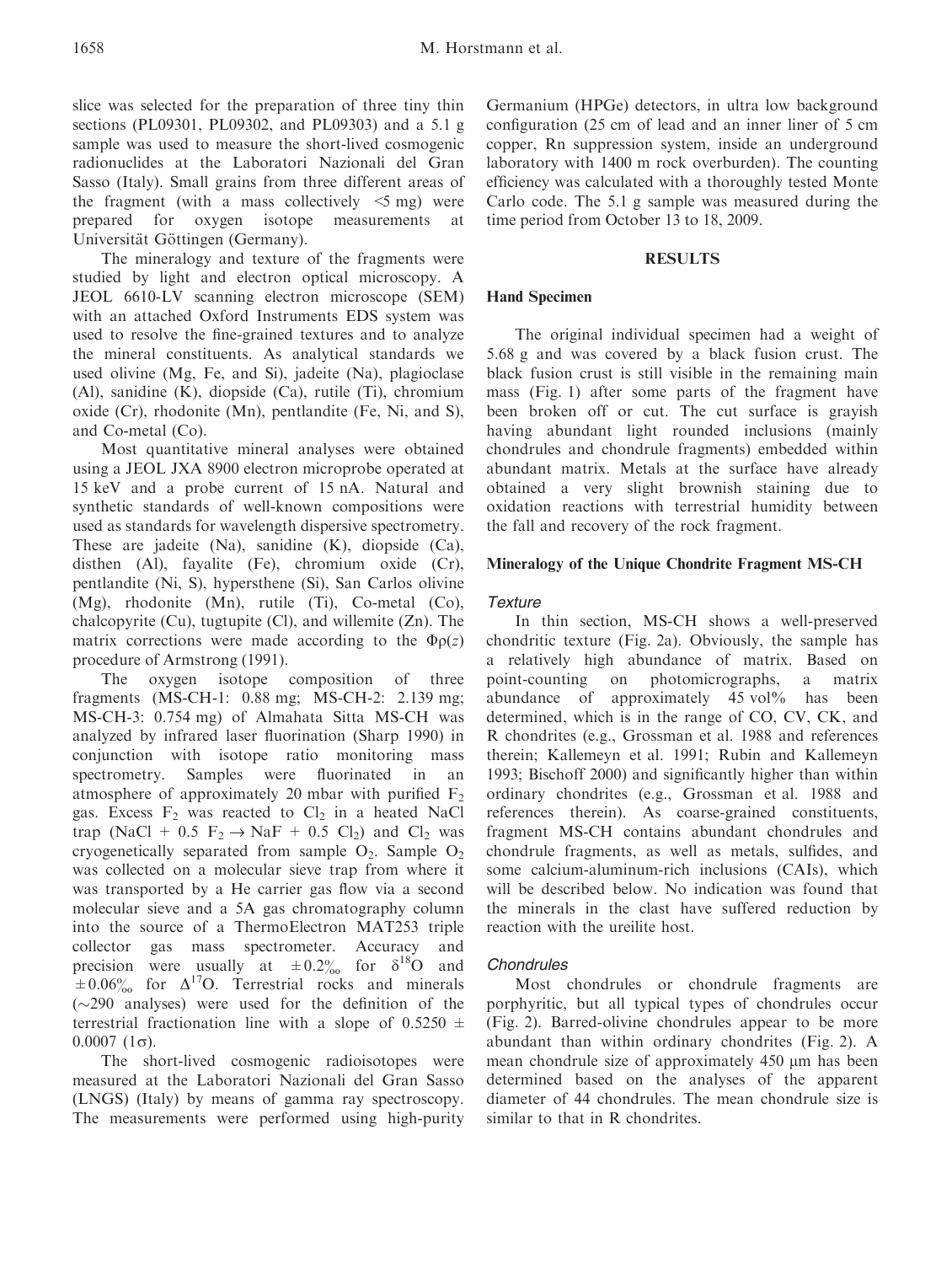

Fig. 1. Photomicrograph of the Almahata Sitta stone investigated in this study. The black fusion crust is still visible after some parts of the fragment have been broken off or cut. The grayish cut surface contains light chondrules and chondrule fragments embedded within abundant matrix.

#### Main Minerals

Olivine within chondrules and matrix is mainly Fa35–37. Only a very limited number of olivines were encountered having lower Fa contents. These zoned olivines are large and the olivine with the highest, so far analyzed Mg concentration has a Fa content of 19 mole%. Random analyses of olivines revealed a mean olivine composition of  $35.0 \pm 3.6$  mole% Fa. Thus, the olivine compositions indicate that the rock is almost equilibrated. The olivines do not contain NiO as found in R and CK chondrites (Table 1). On the other hand, the low-Ca pyroxenes are variable in composition  $(Fs_{3-26})$ . A small, weak peak in the Fs distribution can be found at about 24–26.5 mole% Fs, but low-Ca pyroxenes with Fs contents as low as 3 mole% exist (Fig. 3). The Cr-spinels have much lower  $TiO<sub>2</sub>$  concentrations than those within R chondrites. Representative analyses of the main silicates and oxides are given in Table 1. The rock has significant abundances of metals and troilites of about 2.5 and 5 vol%, respectively, as obtained by SEM surface-imaging using the analySIS software (Olympus Soft Imaging Solutions). Sulfides and metals as large as  $460 \times 360$  and  $280 \times 160$  µm, respectively, occur within the studied thin sections. Figure 4d shows an area within MS-CH having a relatively high abundance of metals and sulfides. The Fe,Ni-metal is mainly Ni-rich (Ni:  $\sim$ 40 wt%; Co:  $\sim$ 2 wt%; taenites). The less abundant kamacite has on the order of 7 wt% Ni and 1.5 wt% Co. Representative compositions of metals and sulfides are given in Table 2. Magnetites and platinum-group element (PGE)-rich phases (sulfides, tellurides, and arsenides) characteristic of R and CK chondrites were not found in fragment MS-CH.



Fig. 2. Photomicrographs in transmitted light (crossed polars). a) Overview of the Almahata Sitta fragment MS-CH showing the chondritic texture and the abundance of matrix. b) Typical porphyritic olivine–pyroxene chondrule. c) Fine-grained pyroxene-rich chondrule. d) Barred-olivine chondrule fragment.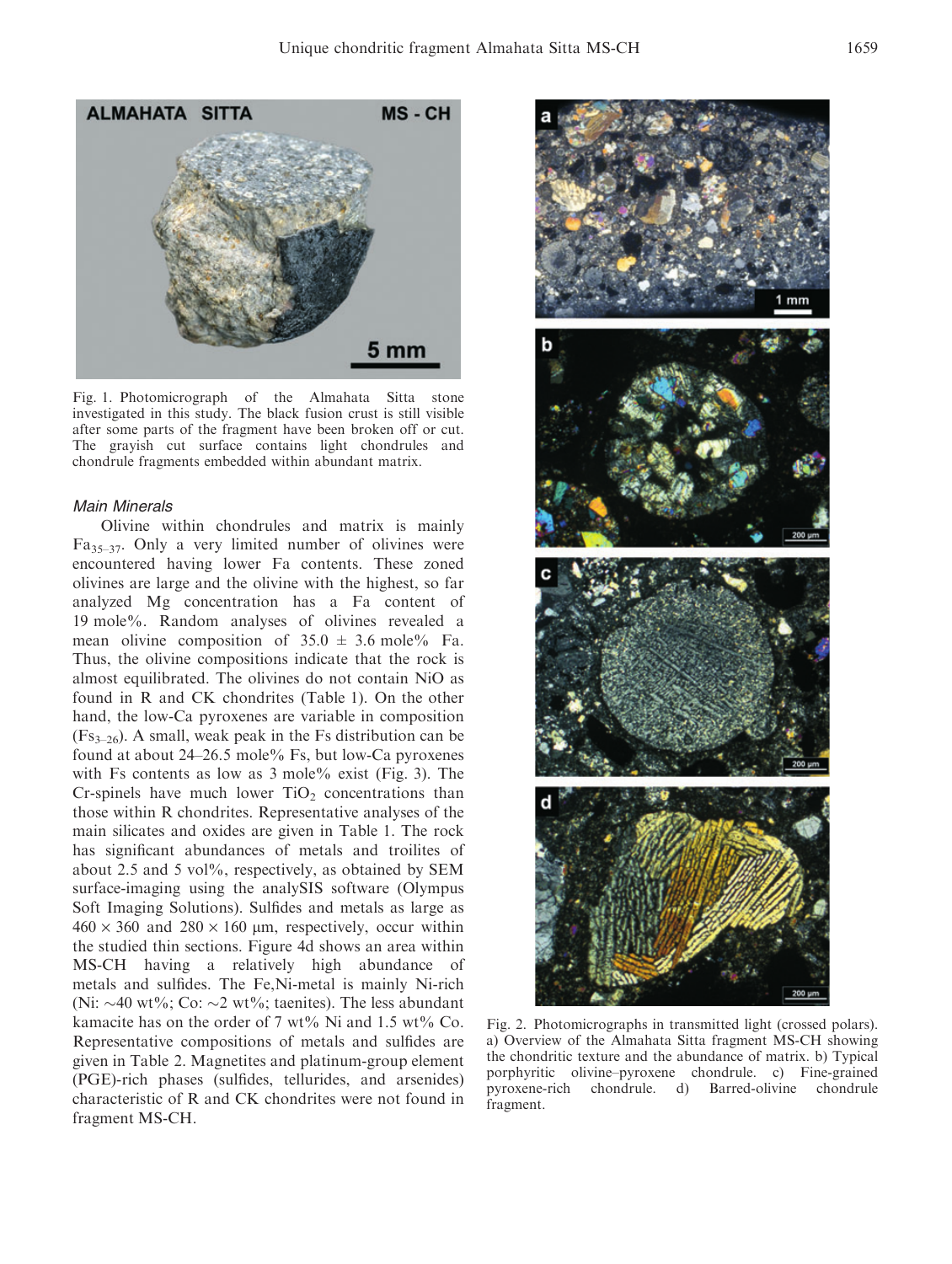|                   | л.<br>Olivine      |             | л.<br>Pyroxene |             |       | $\mathbf{r}$<br>Plagioclase |             |             | Chromite | Ilmenite    |
|-------------------|--------------------|-------------|----------------|-------------|-------|-----------------------------|-------------|-------------|----------|-------------|
|                   | Mean<br>$(n = 34)$ | $Min.*$     | Mean $(24)$    | Min.        | Max.  | Mean $(5)$                  | Min.        | Max.        |          |             |
| SiO <sub>2</sub>  | 36.5               | 39.2        | 55.9           | 58.1        | 53.9  | 66.9                        | 67.4        | 65.8        | 0.17     | ${}_{0.02}$ |
| $Al_2O_3$         | ${}_{0.01}$        | n.d.        | 0.38           | 0.21        | 0.55  | 19.6                        | 19.0        | 19.6        | 5.7      | n.d.        |
| $Cr_2O_3$         | 0.05               | ${}_{0.01}$ | 0.43           | 0.39        | 0.44  | ${}_{0.01}$                 | n.d.        | n.d.        | 56.5     | 0.09        |
| TiO <sub>2</sub>  | ${}_{0.02}$        | ${}_{0.04}$ | 0.03           | n.d.        | 0.07  | ${}_{0.02}$                 | n.d.        | n.d.        | 1.35     | 54.8        |
| FeO               | 31.3               | 18.2        | 9.4            | 3.2         | 17.1  | 0.89                        | 0.93        | 1.20        | 31.5     | 43.6        |
| NiO               | ${}_{0.02}$        | < 0.10      | ${}_{0.01}$    | ${}_{0.01}$ | n.d.  | ${}_{0.01}$                 | n.d.        | 0.04        | n.d.     | 0.04        |
| ZnO               | ${}_{0.03}$        | n.a.        | 0.03           | ${}_{0.01}$ | n.d.  | ${}_{0.02}$                 | n.d.        | 0.06        | 0.82     | ${}_{0.05}$ |
| MgO               | 32.8               | 42.0        | 32.3           | 37.5        | 26.1  | 0.26                        | 0.56        | 0.47        | 1.84     | 2.73        |
| MnO               | 0.40               | 0.55        | 0.30           | 0.17        | 0.24  | ${}_{0.01}$                 | ${}_{0.01}$ | ${}_{0.02}$ | 0.50     | 0.70        |
| CaO               | 0.05               | n.d.        | 0.50           | 0.21        | 0.84  | 1.27                        | 0.96        | 1.50        | 0.11     | n.d.        |
| $K_2O$            | ${}_{0.01}$        | ${}_{0.01}$ | ${}_{0.01}$    | n.d.        | n.d.  | 0.60                        | 0.68        | 0.55        | n.d.     | n.d.        |
| Na <sub>2</sub> O | ${}_{0.01}$        | < 0.04      | 0.04           | n.d.        | n.d.  | 10.4                        | 10.5        | 10.3        | 0.11     | n.d.        |
| Total             | 101.10             | 99.95       | 99.31          | 99.78       | 99.24 | 99.92                       | 100.03      | 99.52       | 98.60    | 101.96      |
| Fa/Fs/An          | 35.0               | 19.6        | 14.4           | 4.57        | 26.5  | 6.1                         | 4.7         | 7.2         |          |             |

Table 1. Microprobe analyses (except as indicated) of the main phases as well as of chromite and ilmenite.

Note: All data in wt%. n.d. = not detected; n.a. = not analyzed;  $n =$  number of analyses.

\*EDS analysis normalized to 100%.

# Shock Effects

Almahata Sitta fragment MS-CH has been affected by shock metamorphism (Stöffler et al. 1988, 1991; Bischoff and Stöffler 1992). The olivine shows undulatory extinction and irregular fractures. In about 10–20% of the olivine grains, planar fractures are visible indicating an even higher degree of shock metamorphism. Using the shock classification scheme for ordinary chondrites by Stöffler et al. (1991), fragment MS-CH is very weakly shocked (S2).

# Calcium-Aluminum-Rich Inclusions

Several CAIs were found having abundant spinel (Figs. 4a and 4b). Representative mineral analyses of the constituents are given in Table 3. CAI CH-1 is a concentric spinel-rich inclusion with a spinel-rich core surrounded by a porous nepheline-bearing layer (Fig. 4a; Table 3). The inclusion is almost completely rimmed by Ca-pyroxene and in some areas by an additional rim of olivine ( $\sim$ Fa<sub>36</sub>). The spinels have high concentrations of ZnO ( $>2$  wt%).

The CAI CH-2 is a complex spinel-rich aggregate and consists of three different units (Fig. 4b). The spinel has considerable concentrations of FeO and ZnO of  $\sim$ 20 and  $\sim$ 3 wt%, respectively (Table 3). The Cr concentration increases significantly toward the adjacent chondrite matrix in one area of the inclusion having no Ca-pyroxene rim (Fig. 4b). Here, the spinel has FeO,  $Cr_2O_3$ , and ZnO concentrations of  $\sim$ 30,  $\sim$ 35.5, and  $\sim$ 1.5 wt%, respectively (Table 3). In other areas, the spinel cores are surrounded by Na- and Cl-rich alteration products, probably sodalite (Table 3). Within the spinels, tiny inclusions of ilmenite and FeS were found as well as an Os-,Ru-bearing Fe,Ni-metal grain. Some



Fig. 3. Plot of the Fs content of low-Ca pyroxene versus Fa content of olivine for mineral compositions in the MS-CH fragment compared with those for equilibrated (types 4–6) ordinary chondrites. Note that in the case of the Almahata Sitta fragment, the olivines are almost equilibrated and that the pyroxenes have a weak maximum at  $Fs_{24-26}$ , and show a wide range of compositions (see text). Figure after Keil and Fredricksson (1964), Sears and Dodd (1988), and Brearley and Jones (1998).

representative analyses of the constituents are given in Table 3.

#### **Matrix**

The matrix is fine grained and strongly dominated by olivine (Fig. 4c). The olivine is rather uniform in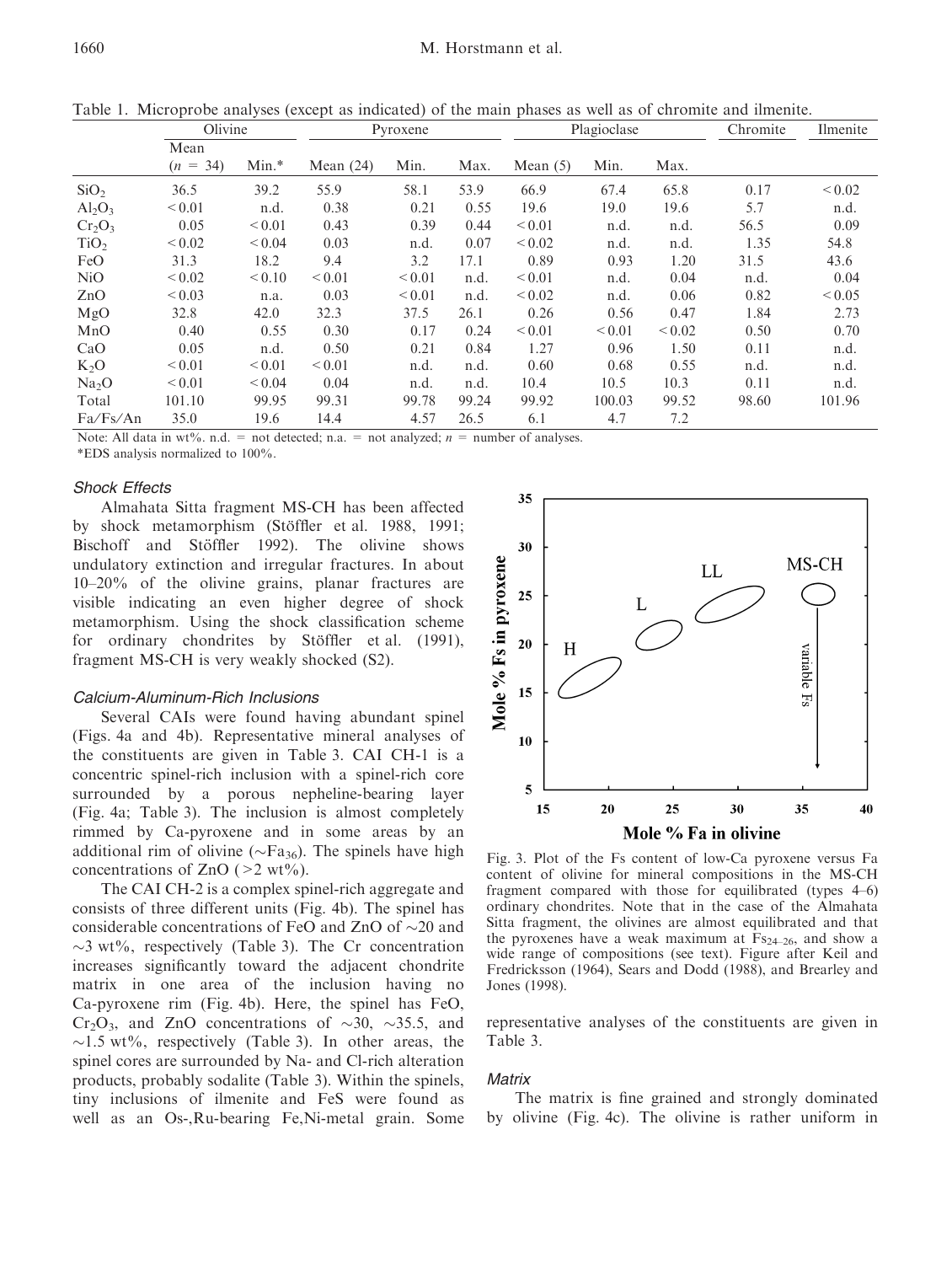

Fig. 4. Backscattered electron micrographs of calcium-aluminum-rich inclusions (CAIs) in the MS-CH fragment. a) CAI CH-1 is a concentric spinel-rich inclusion. A spinel-rich core (Sp) is surrounded by a porous nepheline-bearing layer (Ne), an almost complete rim of Ca-pyroxene (Cpx), and in some areas by an additional rim of olivine ( $\sim$ Fa<sub>36</sub>); Cr-Sp = Cr-spinel. b) CAI CH-2 is a complex spinel-rich aggregate with three different units. The Cr concentration of spinel (Sp) increases significantly toward the chondrite matrix (Cr-Sp; lower left). Spinel cores are surrounded by Na- and Cl-rich alteration products, probably sodalite (So). Within the spinels, tiny inclusions of ilmenite (Ilm) and FeS were found as well as an Os-,Ru-bearing Fe,Ni-metal. Note the porous olivine-rich matrix surrounding the CAI. An = anorthite. c) The fine-grained matrix is strongly dominated by Fa-rich, mostly anhedral olivine locally intergrown with patches of plagioclase  $(An_{5-10})$ ; Cr = chromite, M = metal. d) The distribution of metals (T = taenite) and sulfides (FeS) within fragment MS-CH. Taenite is often enclosed within troilite. Olivine (Ol; gray) and zoned low-Ca pyroxene (Px; dark to medium gray) dominate the silicate matrix;  $\text{Im} = \text{ilmente}$ .

Table 2. Representative microprobe analyses (except as indicated) of metal and troilite in Almahata Sitta MS-CH.

|       | Metal       |             |             |             | Sulfide     |             |             |             |             |             |             |
|-------|-------------|-------------|-------------|-------------|-------------|-------------|-------------|-------------|-------------|-------------|-------------|
|       | Taenite     |             |             |             |             | Kamacite*   |             |             |             |             |             |
| Si.   | n.d.        | ${}_{0.01}$ | n.d.        | ${}_{0.01}$ | ${}_{0.14}$ | ${}_{0.06}$ | n.d.        | n.d.        | n.d.        | n.d.        | n.d.        |
| S     | n.d.        | ${}_{0.01}$ | ${}_{0.02}$ | 0.07        | n.d.        | n.d.        | 36.0        | 36.0        | 36.4        | 36.3        | 35.9        |
| Ca    | ${}_{0.02}$ | ${}_{0.03}$ | n.d.        | 0.04        | n.a.        | n.a.        | n.d.        | 0.05        | ${}_{0.01}$ | n.d.        | n.d.        |
| Cr    | ${}_{0.02}$ | ${}_{0.04}$ | 0.14        | n.d.        | n.d.        | ${}_{0.03}$ | n.d.        | n.d.        | 0.05        | n.d.        | 0.04        |
| Mn    | n.d.        | n.d.        | n.d.        | n.d.        | n.d.        | n.d.        | 0.11        | ${}_{0.01}$ | n.d.        | ${}_{0.03}$ | ${}_{0.01}$ |
| Fe    | 56.8        | 57.7        | 57.1        | 75.9        | 91.3        | 91.4        | 61.8        | 62.5        | 62.6        | 62.4        | 62.3        |
| Ni    | 40.9        | 40.4        | 40.6        | 21.6        | 6.8         | 6.9         | 1.18        | 0.15        | n.d.        | 0.22        | 0.88        |
| Cu    | 0.13        | 0.11        | 0.26        | ${}_{0.04}$ | n.a.        | n.a.        | n.d.        | 0.09        | 0.15        | ${}_{0.03}$ | n.d.        |
| Zn    | ${}_{0.04}$ | 0.19        | 0.08        | 0.12        | n.a.        | n.a.        | ${}_{0.04}$ | 0.18        | ${}_{0.03}$ | 0.07        | n.d.        |
| Co    | 1.75        | 1.76        | 1.80        | 1.74        | 1.71        | 1.59        | 0.31        | 0.14        | 0.06        | 0.17        | 0.12        |
| Total | 99.66       | 100.25      | 100.00      | 99.52       | 99.95       | 99.98       | 99.44       | 99.12       | 99.30       | 99.22       | 99.25       |

Note: All data in  $wt\%$ . n.d. = not detected; n.a. = not analyzed.

\*EDS analyses normalized to 100%.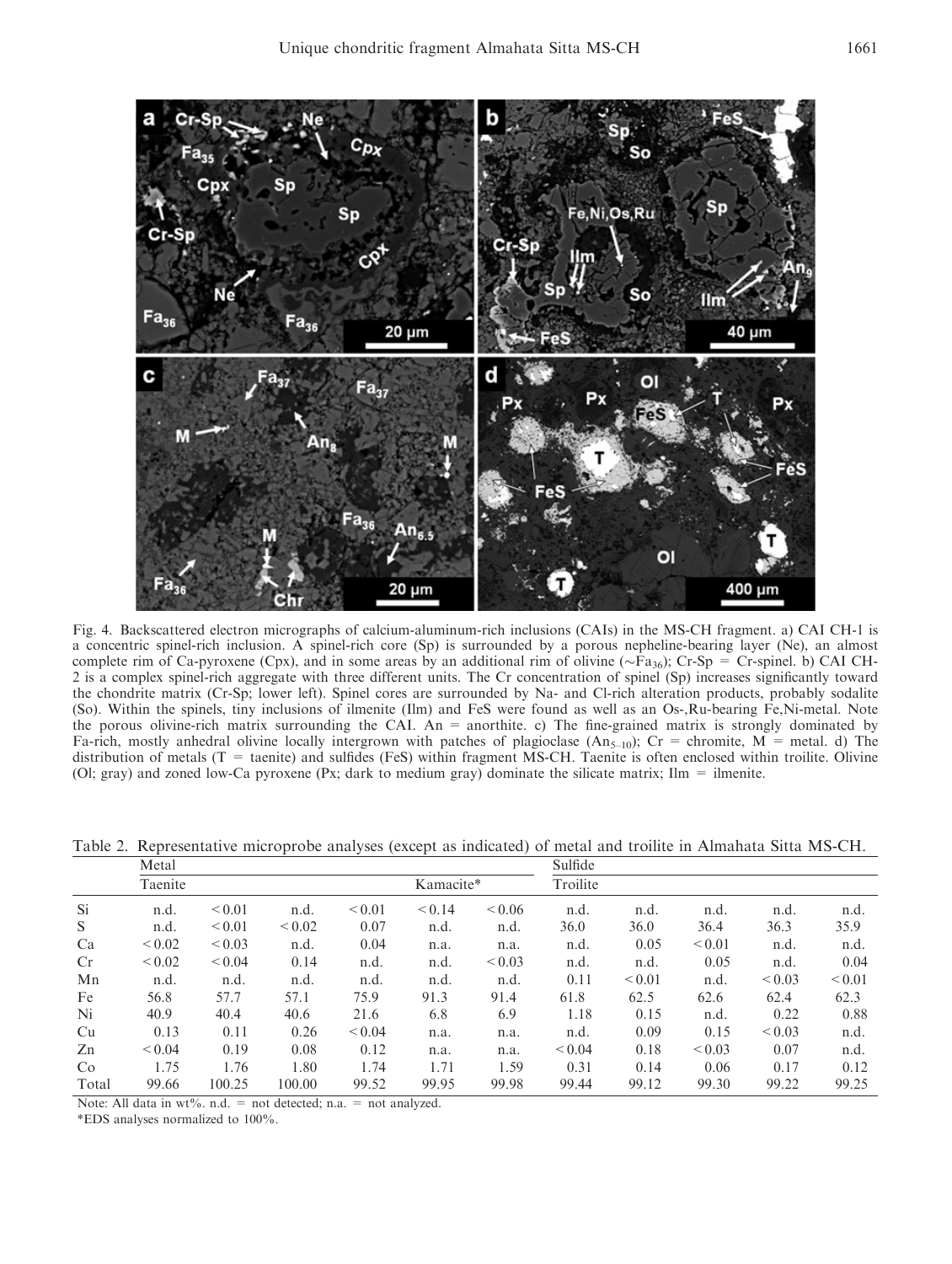|                   | Nepheline-dominating |             |                  |                     |             |        |             |             |             |                  |             |
|-------------------|----------------------|-------------|------------------|---------------------|-------------|--------|-------------|-------------|-------------|------------------|-------------|
|                   | alteration product   | Spinel      |                  | Sodalite<br>$Ca-PX$ |             | Spinel |             |             |             | Cr-spinel        |             |
|                   | CAI 1                | CAI 1       | CAI <sub>1</sub> | CAI <sub>1</sub>    | CAI 2       | CAI 2  | CAI 2       | CAI 2       | CAI 2       | CAI <sub>2</sub> | CAI 2       |
| SiO <sub>2</sub>  | 41.9                 | 0.06        | 0.04             | 54.4                | 38.9        | 38.5   | 0.04        | ${}_{0.03}$ | ${}_{0.02}$ | ${}_{0.03}$      | 0.19        |
| $Al_2O_3$         | 30.2                 | 64.3        | 63.9             | 0.82                | 31.5        | 30.8   | 63.4        | 63.1        | 62.9        | 63.2             | 26.8        |
| $Cr_2O_3$         | 0.07                 | 0.21        | 0.41             | 0.09                | 0.05        | 0.47   | 0.22        | 0.26        | 0.47        | 0.24             | 35.5        |
| TiO <sub>2</sub>  | 0.20                 | 0.04        | 0.06             | 0.05                | ${}_{0.01}$ | 0.16   | 0.06        | < 0.03      | 0.06        | 0.12             | 0.77        |
| FeO               | 0.92                 | 20.5        | 20.6             | 1.28                | 0.84        | 1.81   | 19.8        | 20.4        | 20.5        | 20.3             | 29.9        |
| NiO               | ${}_{0.03}$          | 0.05        | 0.05             | ${}_{0.02}$         | ${}_{0.01}$ | n.d.   | 0.09        | ${}_{0.03}$ | 0.05        | 0.05             | n.d.        |
| ZnO               | 0.07                 | 2.20        | 2.53             | ${}_{0.03}$         | 0.07        | 0.12   | 3.4         | 2.40        | 2.77        | 2.64             | 1.52        |
| MgO               | 1.44                 | 12.8        | 12.4             | 19.0                | 0.11        | 1.13   | 12.5        | 12.7        | 12.8        | 12.5             | 4.3         |
| MnO               | ${}_{0.03}$          | 0.12        | 0.16             | ${}_{0.02}$         | n.d.        | n.d.   | 0.11        | 0.15        | 0.11        | 0.08             | 0.36        |
| CaO               | 2.47                 | 0.07        | 0.08             | 23.4                | 0.19        | 0.31   | ${}_{0.02}$ | ${}_{0.02}$ | n.d.        | 0.04             | 0.05        |
| $K_2O$            | 1.53                 | n.d.        | ${}_{0.03}$      | ${}_{0.03}$         | 0.45        | 0.10   | n.d.        | ${}_{0.01}$ | ${}_{0.03}$ | ${}_{0.03}$      | ${}_{0.02}$ |
| Na <sub>2</sub> O | 16.6                 | 0.19        | 0.10             | ${}_{0.03}$         | 20.4        | 17.1   | 0.25        | 0.17        | 0.21        | 0.26             | 0.20        |
| C <sub>1</sub>    | 2.88                 | ${}_{0.02}$ | n.d.             | n.d.                | 8.4         | 8.4    | ${}_{0.03}$ | ${}_{0.02}$ | n.d.        | ${}_{0.03}$      | n.d.        |
| Total             | 98.28                | 100.54      | 100.36           | 99.1                | 100.91      | 98.90  | 99.87       | 99.18       | 99.87       | 99.43            | 99.59       |
|                   |                      |             | Fs/En/           | 2.0/52.0/           |             |        |             |             |             |                  |             |
|                   |                      |             | Wo.              | 46.0                |             |        |             |             |             |                  |             |

Table 3. Representative microprobe analyses of phases within two calcium-aluminum-rich inclusions (CAI 1 and CAI 2).

Note: All data in  $wt\%$ . n.d. = not detected.

composition ( $\sim$ Fa<sub>36</sub>); some grains are lath-like, but most are anhedral. The olivine grains do not show any indication (e.g., zoning, tiny metal inclusions) that they have suffered reduction at grain boundaries. In parts of the matrix, patches of plagioclase  $(An_{5-10})$  occur intergrown with olivine (Fig. 4c). Small particles of chromite, ilmenite, troilite, and metal are additional distinct constituents of the matrix. Some representative analyses of the plagioclases and oxides are given in Table 1.

## Oxygen Isotopes

Three aliquots were used for oxygen isotope analyses. The fragments MS-CH-1 to -3 had  $\delta^{17}O$  of +4.6 $\frac{\%}{\%}$ , +5.1 $\frac{\%}{\%}$ , and +3.4 $\frac{\%}{\%}$  and  $\delta^{18}$ O of +5.5 $\frac{\%}{\%}$ ,  $+5.6\%$ , and  $+3.7\%$ , respectively. The corresponding  $\Delta^{17}$ O values were  $+1.7\%$ ,  $+2.1\%$ , and  $+1.4\%$ . The mean  $\delta^{17}O$  is +4.35%, the mean  $\delta^{18}O$  is +4.94%, and the mean  $\Delta^{17}O$  is  $+1.76\%$  (Fig. 5). Thus, the mean value is similar to values for bulk R chondrites.

#### Cosmogenic Radioisotopes

The determination of the short-lived cosmogenic radioisotopes in MS-CH revealed the detection of  $^{46}$ Sc (half-life:  $83.788$  days), of  $54$ Mn (half-life: 312.13 days) and  ${}^{57}Co$  (half-life: 271.8 days). The value for  ${}^{46}Sc$ clearly indicates that the fragment MS-CH results from a very recent meteorite fall, 335–420 days prior to the measurement, consistent with the Almahata Sitta fall in October 2008. Data are presented in Table 4.

#### DISCUSSION

# Classification and Origin of Almahata Sitta Fragment MS-CH

The main mineral olivine is almost equilibrated and only a small number of large zoned grains exist; olivine is mainly  $Fa_{35-37}$ . Matrix olivine is equilibrated and has a similar composition compared with most olivine within chondrules and fragments ( $\sim$ Fa<sub>36</sub>). On the other hand, low-Ca pyroxenes are much more heterogeneous in composition than olivine, because equilibration of olivine is significantly faster than that of pyroxene. Based on the compositional data of olivine and pyroxene, the MS-CH chondrite is a high-grade type 3 chondrite. Considering the olivine analyses and the deviation from the mean Fa content  $(35.0 \pm$ 3.6 mole%), fragment MS-CH is of type 3.8. The higher type 3 petrologic type is also indicated by a slightly translucent fine-grained matrix instead of an opaque matrix found in type 3 chondrites of lower petrologic type. As discussed in the following paragraph, Almahata Sitta fragment MS-CH is mineralogically different to rocks known from other chondrite groups and must therefore be considered as a unique, new type of chondritic rock.

Based on the oxygen isotopes, Almahata Sitta fragment MS-CH should be classified as a R chondrite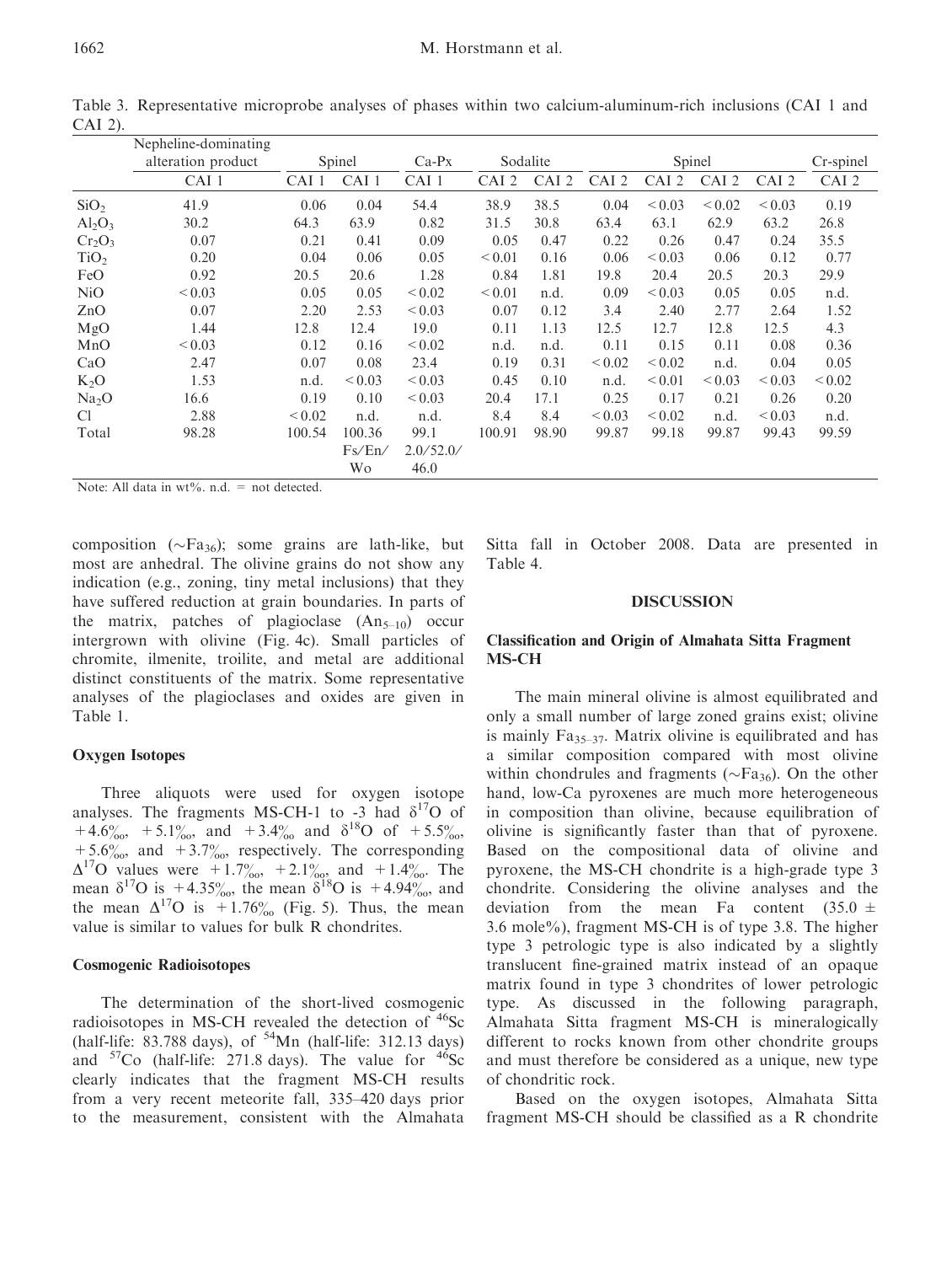

Fig. 5. Oxygen three-isotope plot  $(\delta^{17}O$  versus  $\delta^{18}O$  of analyses of three fragments (small circles) and the mean (large diamond) of Almahata Sitta fragment MS-CH. The fields for R and ordinary chondrites (H, L, and LL) are shown for reference. CCAM = carbonaceous chondrite anhydrous mixing line;  $TFL =$  terrestrial fractionation line.

Table 4. Data summary for the detected cosmogenic radionuclides in the sample MS-CH of the Almahata Sitta meteorite. The reported uncertainties in the last digits (in parentheses) are expanded uncertainties with  $k = 1$ .

| Radionuclide     | Half-life   | Activity concentrations<br>in $[dpm kg^{-1}]$ |
|------------------|-------------|-----------------------------------------------|
| $^{26}$ A1       | 717000 yr   | 57 (12)                                       |
| ${}^{60}Co$      | 5.2710 yr   | 22(5)                                         |
| $54$ Mn          | 312.13 days | 114 (19)                                      |
| $^{22}$ Na       | 2.6027 yr   | 78 (15)                                       |
| $46$ Sc          | 83.788 days | 19(8)                                         |
| 57 <sub>Co</sub> | 271.8 days  | 22(10)                                        |

(Fig. 5). The analyses of the fragments, however, show a considerable scatter with the average falling toward the lower  $\delta^{17}O$  part of the R chondrite field, close to the field of LL chondrites. The small amount of sample material analyzed  $(5 \text{ mg})$  may also not be entirely representative for the bulk composition of the fragment. The heterogeneity in oxygen isotope composition shows that isotopic equilibration of Almahata Sitta fragment MS-CH has not been reached.

The detection of the short- and medium short-lived cosmogenic radionuclides  $^{46}$ Sc,  $^{57}$ Co, and  $^{54}$ Mn clearly indicates that the chondritic fragment MS-CH results from a recent meteorite fall consistent with the Asteroid  $2008$  TC<sub>3</sub> event in October 2008. Therefore, we have strong evidence that fragment MS-CH belongs to the Almahata Sitta meteorite fall.

# Mineralogical Similarities of Fragment MS-CH to Other Chondrite Groups

Based on the mineral compositions, chondrule sizes, and matrix abundances, some similarities exist between the Almahata Sitta fragment MS-CH and LL-group ordinary chondrites, CK chondrites, and Rumuruti (R) chondrites. These similarities and the differences will be discussed in the following:

- 1. Similarities to and differences from LL chondrites. Among the ordinary chondrites, the LL chondrites are the most oxidized group having high Fa- and Fs contents in olivine and pyroxene (roughly 27–32 and 22–25 mole%, respectively). Olivine in fragment MS-CH is nearly equilibrated and has about 36 mole% Fa, which is far above the value for LL-group ordinary chondrites. On the other hand, the Co concentrations in metals are very similar to those in LL-group ordinary chondrites. Kamacite in LL chondrites has mean Co contents above approximately 1.4  $wt\%$  and taenite has up to 2 wt% Co (e.g., Afiattalab and Wasson 1980; Brearley and Jones 1998). A relationship between Almahata Sitta fragment MS-CH and LL-group ordinary chondrites is precluded by the high matrix abundance of about 45 vol% and the chondrule diameter of about  $450 \mu m$ . The matrix abundance in ordinary chondrites is about  $10-15$  vol $\%$  and LL chondrites have mean chondrule sizes on the order of 900  $\mu$ m (e.g., Grossman et al. 1988 and references therein). However, more recently Nelson and Rubin (2002) determined a revised mean chondrule size for LL chondrites of  $570 \mu m$ .
- 2. Similarities to and differences from CK chondrites. CK chondrites are commonly metamorphosed and have equilibrated olivine with compositions of approximately Fa28–34 (e.g., Kallemeyn et al. 1991; Geiger and Bischoff 1995). Thus, the olivine compositions of CK chondrites are very similar to those in Almahata Sitta fragment MS-CH; however, olivine in MS-CH does not contain significant NiO as observed in CK chondrites. In addition, the fragment studied here contains about 2.5 vol% metals. This is not the case for CK chondrites, which typically contain abundant magnetite (e.g., Geiger and Bischoff 1995). The chondrule size of approximately  $450 \mu m$  in MS-CH is also significantly smaller than that found for CK chondrites (close to 1 mm; Kallemeyn et al. 1991). In addition, fragment MS-CH does not contain magnetite and PGE-rich sulfides, tellurides, and arsenides typically present in CK chondrites.
- 3. Similarities to and differences from Rumuruti  $(R)$ chondrites. The equilibrated Rumuruti (R) chondrites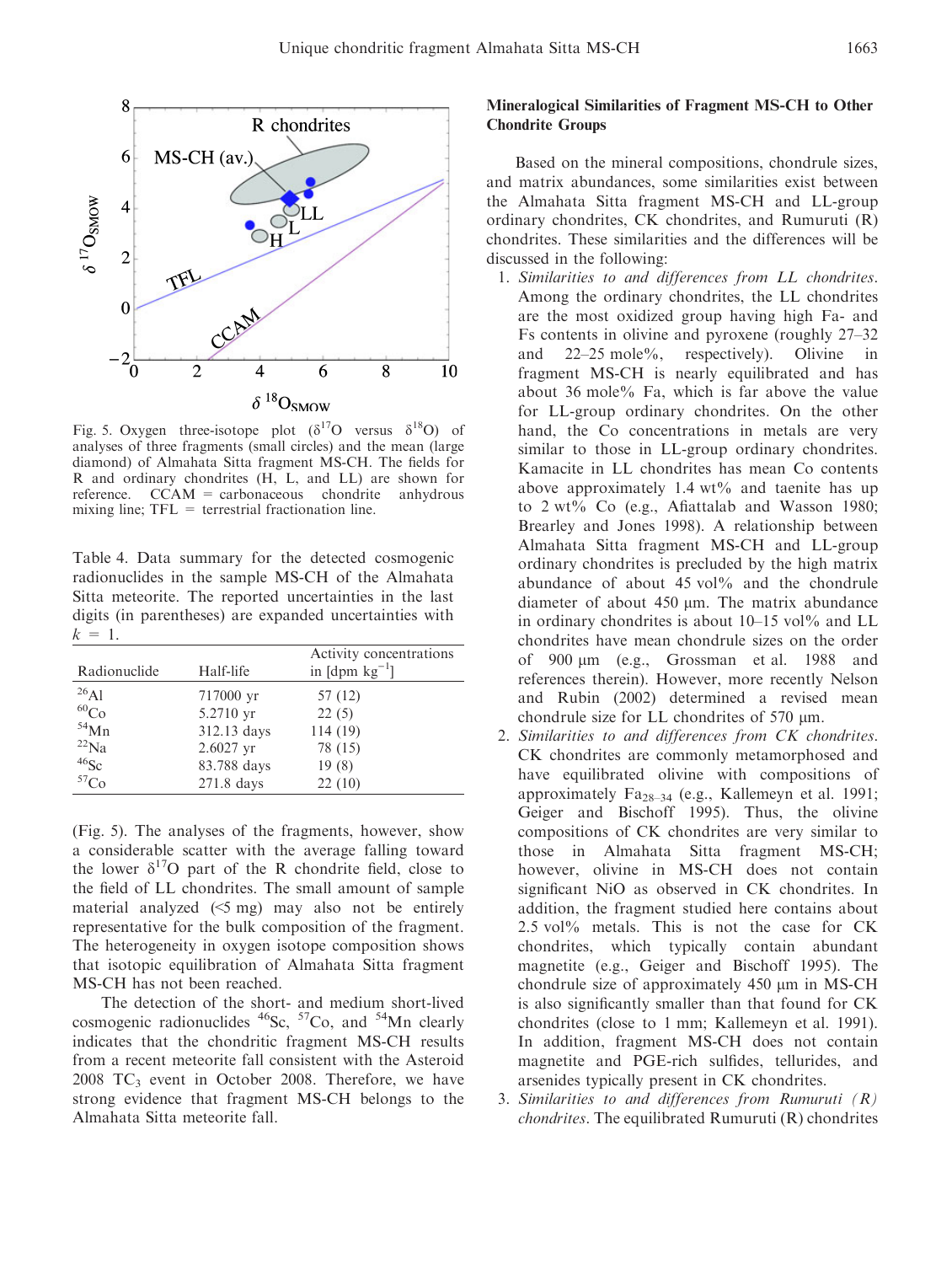have homogeneous Fa contents in olivine of about 36–40 mole% (e.g., Bischoff et al. 1994; Rubin and Kallemeyn 1994; Schulze et al. 1994; Kallemeyn et al. 1996; Rout and Bischoff 2008). This is in the same range as olivine within the Almahata Sitta fragment MS-CH (Fa<sub>35–37</sub>). Rubin and Kallemeyn (1993) characterized the R chondrites as having  $42 \pm 11$  vol<sup>%</sup> matrix, besides chondrules and large mineral and lithic fragments. Bischoff (2000) estimated the chondrule-to-matrix ratio in unequilibrated type 3 fragments of R chondrites to be approximately 1:1. The chondrule size of R chondrites is on the order of  $400 \mu m$  (e.g., Bischoff et al. 1994; Rubin and Kallemeyn 1994; Schulze et al. 1994; Kallemeyn et al. 1996; Imae et al. 1999; Rout and Bischoff 2008). Thus, the matrix abundance and the chondrule size of R chondrites are in the same range as those of the Almahata Sitta fragment MS-CH. A relationship to the R chondrites is also indicated by similar oxygen isotope compositions. But distinct differences exist: R chondrites do not contain abundant metals as observed in MS-CH. The very few metals described from R chondrites usually exist enclosed and protected within forsteritic olivines that occur mainly in chondrules of type 3 lithologies. Olivines in R chondrites have significant NiO in their structures, which is not the case for olivines of the Almahata Sitta fragment (Table 1). R chondrites typically contain PGE-rich sulfides, tellurides, and/or arsenides, which are lacking in fragment MS-CH. Also, the Cr-spinels have much lower  $TiO<sub>2</sub>$ concentrations than those within R chondrites. These characteristics also clearly speak against a common origin of the fragment MS-CH and R chondrites.

In summary, Almahata Sitta fragment MS-CH is mineralogically clearly different to rocks known from other chondrite groups. Therefore, it has to be considered as a unique, new type of chondritic rock. However, based on some mineralogical and isotopic aspects (oxygen isotopes), a certain affinity to R chondrites may exist.

# Secondary Alteration by Metamorphism and/or Nebular Processes

As stated above, olivine is almost equilibrated and only a small number of large zoned grains exist. Olivine in chondrules and fragments is mainly  $Fa_{35-37}$ , similar in composition to equilibrated matrix olivine ( $\sim$ Fa<sub>36</sub>). Based on the compositional data of olivine, the MS-CH chondrite is quite equilibrated due to parent body metamorphism and is a high-grade petrologic type 3 chondrite. The CAIs have also been altered by metamorphic processes and/or by interactions in the solar nebula. They all contain considerable Fe, Zn, and Cr in spinel and have ilmenite instead of perovskite. The formation of nepheline and/or sodalite in the outer areas of the CAIs (Fig. 4) may be due to nebular alteration as also found in other chondrite groups. It should be mentioned that other scientists do not regard nepheline as being a nebular product in meteorites (e.g., Krot et al. 1995; Russell et al. 1998; Tomeoka and Itoh 2004), but formed during parent body alteration. Melilite has probably been replaced by nepheline/ sodalite.

It is also known from other somewhat metamorphosed, high-grade type 3 or type 4 ordinary chondrites, R chondrites, CV, CO, and CK chondrites that CAIs often have ilmenite instead of perovskite and Fe-rich spinel (e.g., Bischoff and Keil 1983a, 1983b, 1983c, 1984; Geiger et al. 1993; Brearley and Jones 1998 and references therein; Bischoff and Schmale 2007; Rout and Bischoff 2007, 2008). CaO in perovskite is replaced by FeO to form ilmenite during secondary alteration. Similarly, Mg in spinel is replaced by Fe and Zn. Considering the replacement processes within spinels and perovskites, it is suggested that the chemical exchange processes started in the nebula (in many chondrites, CAIs containing ilmenite coexist with CAIs containing perovskite), followed by chemical alteration by diffusion during parent body metamorphism. In analogy to the spinels studied here, Fe-rich spinel is a typical mineral in CAIs from the metamorphosed CK chondrites as a result of metamorphic processes (e.g., MacPherson and Delaney 1985; Noguchi 1993; Geiger and Bischoff 1995).

## The Significance of Breccias

To reveal information on the evolution of asteroidal parent bodies, it is very important to study meteorite breccias (e.g., Bischoff et al. 1983, 1993, 2006; Stöffler et al. 1988). Especially, the existence and abundance of foreign and exotic fragments in certain meteorites give fundamental information on the degree of mixing among asteroids in the asteroidal belt. The mixing of fragments of different types in chondrites and achondrites is summarized in Bischoff et al. (2006). In this respect, Almahata Sitta is a complex breccia offering potentially new and interesting xenolithic fragments (Bischoff et al. 2010a). Previous reports on polymict ureilites show that ordinary chondrite fragments (e.g., Jaques and Fitzgerald 1982; Prinz et al. 1986, 1987, 1988; Ikeda et al. 2000, 2003; Ross et al. 2010) and angrite-like clasts have been found within several meteorites (e.g., Jaques and Fitzgerald 1982; Prinz et al. 1986, 1987; Ikeda et al. 2000; Goodrich and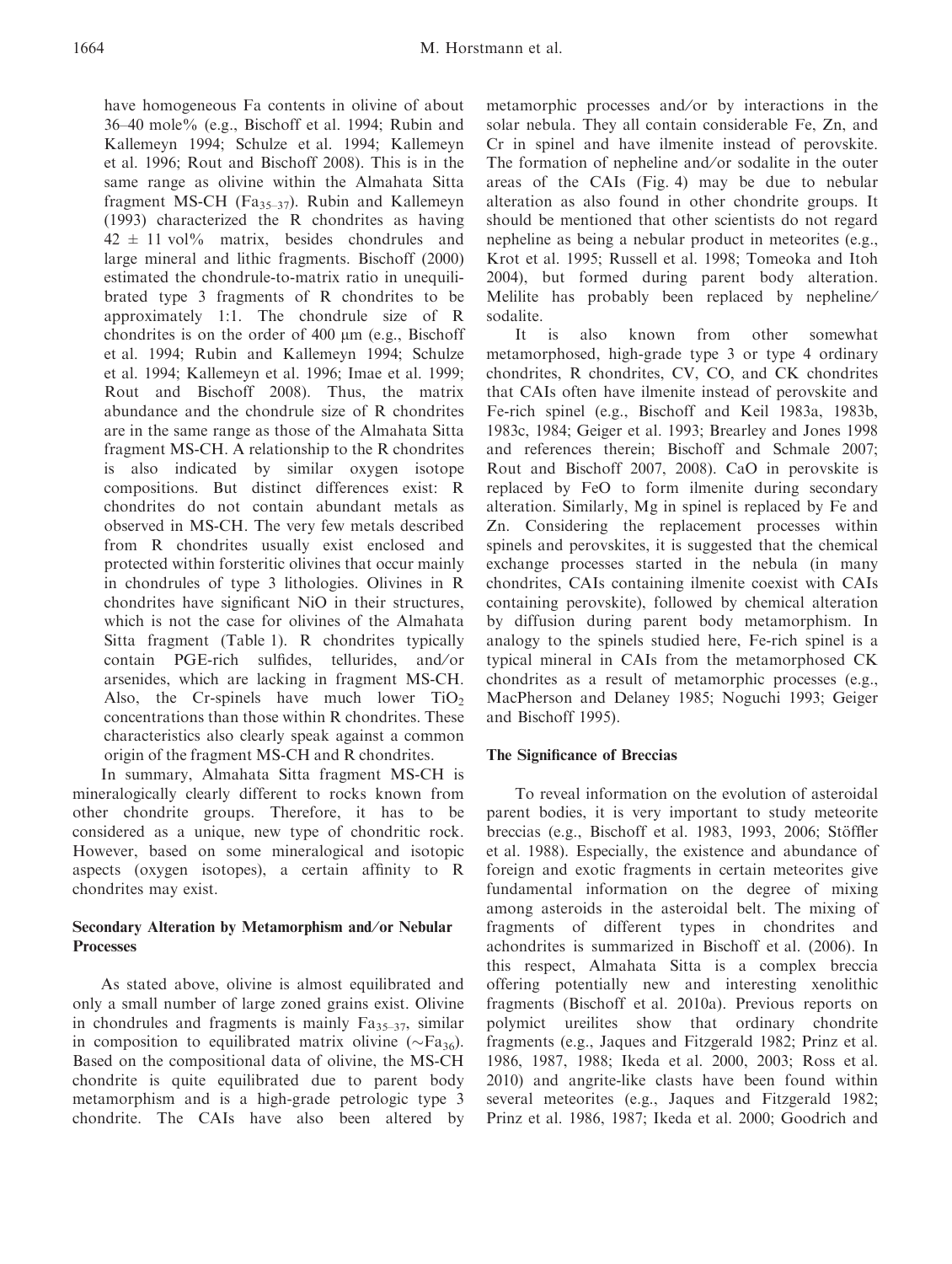Keil 2002; Cohen et al. 2004; Kita et al. 2004). In addition, fine-grained dark clasts, mineralogically similar to fine-grained carbonaceous chondrite material, are known to occur in some ureilites (e.g., Prinz et al. 1987; Brearley and Prinz 1992; Ikeda et al. 2000, 2003; Goodrich and Keil 2002). Thus, chondritic clasts in ureilites are well-known; however, the huge variety of different chondrites found in Almahata Sitta is exceptional. These clasts are characterized and summarized in detail by Bischoff et al. (2010a). In this respect, one of the most complicated meteorite breccias is Kaidun, which contains various kinds of chondritic and achondritic fragments and Zolensky and Ivanov (2003) characterized Kaidun as a ''harvest from the inner and outer asteroid belt.'' Thus, after the polymict breccia Kaidun, Almahata Sitta is a new extraordinary breccia for future studies on the complex evolution of small asteroidal planetesimals.

# SUMMARY AND CONCLUSIONS

The fundamental mineralogical characteristics of the Almahata Sitta fragment MS-CH can be summarized as follows: (1) the almost equilibrated olivine has high Fa contents of about 36 mole%; (2) the metal abundance of the rock is on the order of  $2.5 \text{ vol\%}$ ; (3) the mean chondrule size has been determined to be roughly 450 lm; (4) point-counting indicates that the matrix abundance is about 45 vol $\%$ ; (5) magnetites and PGErich phases, characteristic for R and CK chondrites, were not found; (6) the detected CAIs are spinel-rich and contain abundant Na- and/or Cl-rich alteration phases; and (7) the oxygen isotope composition of Almahata Sitta fragment MS-CH suggests that it is closely linked to R chondrites. Isotopic heterogeneity shows that equilibration of O isotopes has not been reached.

The significant metal abundance and other mineralogical characteristics discussed above clearly rule out a close relationship to CK and R chondrites, which also have similar high Fa values in olivine. The detection of short-lived cosmogenic radionuclides clearly indicates that the chondritic fragment MS-CH results from a fresh meteorite fall consistent with the Almahata Sitta event in October 2008.

Acknowledgments—We thank S. Haberer (Haberer-Meteorites, Ruhbankweg 15, D-79111 Freiburg, Germany) for providing the small sample of MS-CH, J. Berndt (Münster) for assistance during microprobe analyses, and U. Heitmann (Münster) for sample preparation. N. Albrecht (Göttingen) is thanked for conducting the oxygen isotope analyses. We also thank the referees Alan Rubin and Tim McCoy for constructive reviews and the associate editor Adrian Brearley for thoughtful comments.

Editorial Handling—Dr. Adrian Brearley

#### **REFERENCES**

- Afiattalab F. and Wasson J. T. 1980. Composition of metal phases in ordinary chondrites: Implications regarding classification and metamorphism. Geochimica et Cosmochimica Acta 44:431–446.
- Armstrong J. T. 1991. Quantitative elemental analysis of individual microparticles with electron beam instruments. In Electron probe quantitation, edited by Heinrich K. F. J. and Newbury D. E. New York: Plenum Press. pp. 261– 315.
- Bischoff A. 2000. Mineralogical characterization of primitive, type 3 lithologies in Rumuruti chondrites. Meteoritics & Planetary Science 35:699–706.
- Bischoff A. and Keil K. 1983a. Ca-Al-rich chondrules and inclusions in ordinary chondrites. Nature 303:588–592.
- Bischoff A. and Keil K. 1983b. Ca-Al-rich chondrules and inclusions in ordinary chondrites: Evidence for a related genesis of ordinary and carbonaceous chondrites (abstract). 14th Lunar and Planetary Science Conference. pp. 47–48.
- Bischoff A. and Keil K. 1983c. Catalog of Al-rich chondrules, inclusions and fragments in ordinary chondrites. Special Publication No. 22. Albuquerque, NM: Institute of Meteoritics, University of New Mexico,. pp. 1–33.
- Bischoff A. and Keil K. 1984. Al-rich objects in ordinary chondrites: Related origin of carbonaceous and ordinary chondrites and their constituents. Geochimica et Cosmochimica Acta 48:693–709.
- Bischoff A. and Schmale K. 2007. Ca,Al-rich inclusions within the Moss CO3 chondrite—Indications for severe secondary alteration (abstract #1561). 38th Lunar and Planetary Science Conference. CD-ROM.
- Bischoff A. and Stöffler D. 1992. Shock metamorphism as a fundamental process in the evolution of planetary bodies: Information from meteorites. European Journal of Mineralogy 4:707–755.
- Bischoff A., Rubin A. E., Keil K., and Stöffler D. 1983. Lithification of gas-rich chondrite regolith breccias by grain boundary and localized shock melting. Earth and Planetary Science Letters 66:1–10.
- Bischoff A., Geiger T., Palme H., Spettel B., Schultz L., Scherer P., Schlüter J., and Lkhamsuren J. 1993. Mineralogy, chemistry, and noble gas contents of Adzhi-Bogdo—An LL3–6 chondritic breccia with L-chondritic and granitoidal clasts. Meteoritics 28:570–578.
- Bischoff A., Geiger T., Palme H., Spettel B., Schultz L., Scherer P., Loeken T., Bland P., Clayton R. N., Mayeda T. K., Herpers U., Meltzow B., Michel R., and Dittrich-Hannen B. 1994. Acfer 217—A new member of the Rumuruti chondrite group (R). Meteoritics 29:264–274.
- Bischoff A., Scott E. R. D., Metzler K., and Goodrich C. A. 2006. Nature and origins of meteoritic breccias. In Meteorites and the early solar system II, edited by Lauretta D. S. and McSween H. Y. Jr. Tucson, AZ: The University of Arizona Press. pp. 679–712.
- Bischoff A., Horstmann M., Pack A., Laubenstein M., and Haberer S. 2010a. Asteroid 2008  $TC_3$ —Almahata Sitta: A spectacular breccia containing many different ureilitic and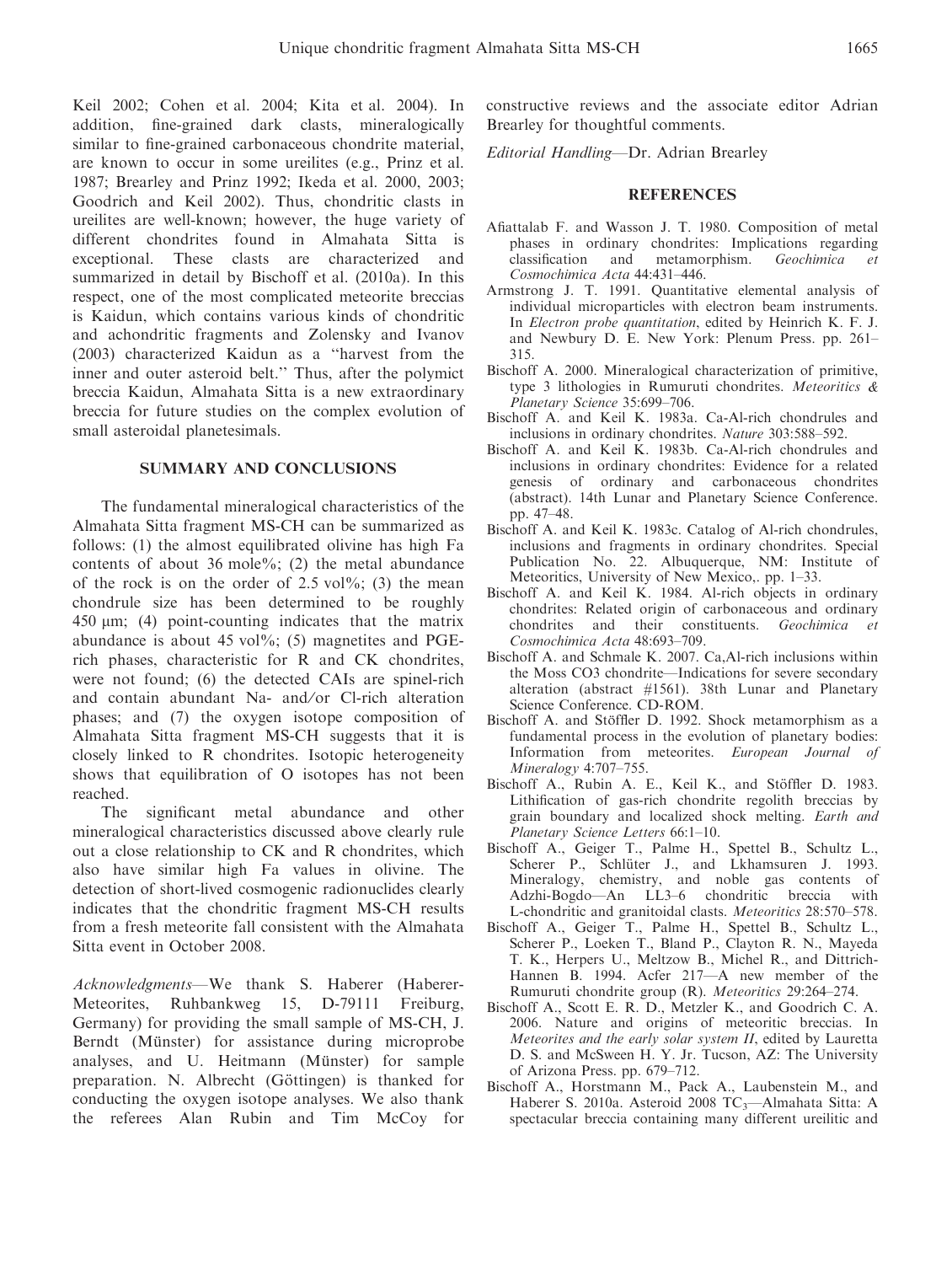chondritic lithologies. Meteoritics & Planetary Science 45. This issue.

- Bischoff A., Horstmann M., Laubenstein M., and Haberer S. 2010b. Asteroid 2008  $TC_3$ —Almahata Sitta: Not only a ureilitic meteorite, but a breccia containing many different achondritic and chondritic lithologies (abstract #1763). 41st Lunar and Planetary Science Conference. CD-ROM.
- Brearley A. J. and Jones R. H. 1998. Chondritic meteorites. In Planetary materials, edited by Papike J. J. Reviews in mineralogy, vol. 26. Washington, D.C.: Mineralogical Society of America. pp. 3-01–3-398.
- Brearley A. J. and Prinz M. 1992. CI chondrite-like clasts in the Nilpena polymict ureilite—Implications for aqueous alteration processes in CI chondrites. Geochimica et Cosmochimica Acta 56:1373–1386.
- Cohen B. A., Goodrich C. A., and Keil K. 2004. Feldspathic clast populations in polymict ureilites: Stalking the missing basalts from the ureilite parent body. Geochimica et Cosmochimica Acta 68:4249–4266.
- Geiger T. and Bischoff A. 1995. Formation of opaque minerals in CK chondrites. Planetary and Space Science 43:485–498.
- Geiger T., Spettel B., Clayton R. N., Mayeda T. K., and Bischoff A. 1993. Watson 002—the first CK-type 3 chondrite. Meteoritics 28:352.
- Goodrich C. A. and Keil K. 2002. Feldspathic and other unusual clasts in polymict ureilite DaG 165 (abstract #1777). 33rd Lunar and Planetary Science Conference. CD-ROM.
- Grossman J. N., Rubin A. E., Nagahara H., and King E. A. 1988. Properties of chondrules. In Meteorites and the early solar system, edited by Kerridge J. F. and Matthews M. S. Tucson, AZ: The University of Arizona Press. pp. 165–202.
- Herrin J. S., Zolensky M. E., Ito M., Jenniskens P., and Shaddad M. H. 2009. Fossilized smelting: Reduction textures in Almahata Sitta ureilite (abstract). Meteoritics & Planetary Science 44:A89.
- Horstmann M. and Bischoff A. 2010a. Characterization of spectacular lithologies from the Almahata Sitta breccia (abstract #1784). 41st Lunar and Planetary Science Conference. CD-ROM.
- Horstmann M. and Bischoff A. 2010b. Formation and evolution of the highly unconsolidated asteroid  $2008$  TC<sub>3</sub> (abstract). Meteoritics & Planetary Science 45:A83.
- Ikeda Y., Prinz M., and Nehru C. E. 2000. Lithic and mineral clasts in the Dar al Gani (DAG) 319 polymict ureilite. Antarctic Meteorite Research 13:177–221.
- Ikeda Y., Kita N. T., Morishita Y., and Weisberg M. K. 2003. Primitive clasts in the Dar al Gani 319 polymict ureilite: Precursors of the ureilites. Antarctic Meteorite Research 16:105–127.
- Imae N., Nakamura N., and Kojima H. 1999. Mineralogical studies in five Rumuruti chondrites: Y-75302, Y-791827, Y-793575, Y-82002, and A-881988. Proceedings of the NIPR Symposium on Antarctic Meteorites 24:47–49.
- Jaques A. L. and Fitzgerald M. J. 1982. The Nilpena ureilites, an unusual polymict breccia: Implications for origin. Geochimica et Cosmochimica Acta 46:893–900.
- Jenniskens P., Shaddad M. H., Numan D., Elsir S., Kudoda A. M., Zolensky M. E., Le L., Robinson G. A., Friedrich J. M., Rumble D., Steele A., Chesley S. R., Fitzsimmons A., Duddy S., Hsieh H. H., Ramsay G., Brown P. G., Edwards W. N., Tagliaferri E., Boslough M. B., Spalding R. E., Dantowitz R., Kozubal M., Pravec P., Borovička J.,

Charvat Z., Vaubaillon J., Kuiper J., Albers J., Bishop J. L., Mancinelli R. L., Sandford S. A., Milam S. N., Nuevo M., and Worden S. P. 2009. The impact and recovery of asteroid 2008 TC<sub>3</sub>. Nature 458:485-488.

- Kallemeyn G. W., Rubin A. E., and Wasson J. T. 1991. The compositional classification of chondrites: V. The Karoonda (CK) group of carbonaceous chondrites. Geochimica et Cosmochimica Acta 55:881–892.
- Kallemeyn G. W., Rubin A. E., and Wasson J. T. 1996. The compositional classification of chondrites: VII. The R chondrite group. Geochimica et Cosmochimica Acta 60:2243–2256.
- Keil K. and Fredricksson K. 1964. The iron, magnesium, and calcium distribution in coexisting olivines and rhombic pyroxenes in chondrites. Journal of Geophysical Research 69:3487–3515.
- Kita N. T., Ikeda Y., Togashi S., Liu Y., Morishita Y., and Weisberg M. K. 2004. Origin of ureilites inferred from a SIMS oxygen isotopic and trace element study of clasts in the Dar al Gani 319 polymict ureilite. Geochimica et Cosmochimica Acta 68:4213–4235.
- Krot A. N., Scott E. R. D., and Zolensky M. E. 1995. Mineralogical and chemical modification of components in CV3 chondrites: Nebular or asteroidal processing? Meteoritics 30:748–755.
- MacPherson G. J. and Delaney J. S. 1985. A fassaite-two olivine-pleonaste-bearing refractory inclusion from Karoonda (abstract). 16th Lunar and Planetary Science Conference. pp. 515–516.
- Nelson V. E. and Rubin A. E. 2002. Size-frequency distributions of chondrules and chondrule fragments in LL3 chondrites: Implications for parent-body fragmentation of chondrules. Meteoritics & Planetary Science 37:1361–1376.
- Noguchi T. 1993. Petrology and mineralogy of CK chondrites: Implications for metamorphism of the CK chondrite parent body. Proceedings of the NIPR Symposium on Antarctic Meteorites 6:204–233.
- Prinz M., Weisberg M. K., Nehru C. E., and Delaney J. S. 1986. North Haig and Nilpena: Paired polymict ureilites with Angra dos Reis—Related and other clasts (abstract). 17th Lunar and Planetary Science Conference. pp. 681–682.
- Prinz M., Weisberg M. K., Nehru C. E., and Delaney J. S. 1987. EET 83309, a polymict ureilite: Recognition of a new group (abstract). 18th Lunar and Planetary Science Conference. pp. 802–803.
- Prinz M., Weisberg M. K., and Nehru C. E. 1988. Feldspathic components in polymict ureilites (abstract). 19th Lunar and Planetary Science Conference. pp. 947–948.
- Ross A. J., Downes H., Smith C. S., and Jones A. P. 2010. DaG 1047: A polymict ureilite containing exotic clasts including a chondrite (abstract #2361). 41st Lunar and Planetary Science Conference. CD-ROM.
- Rout S. S. and Bischoff A. 2007. CAIs in Rumuruti chondrites (abstract). Geochimica et Cosmochimica Acta 71:A855.
- Rout S. S. and Bischoff A. 2008. Ca,Al-rich inclusions in Rumuruti (R) chondrites. Meteoritics & Planetary Science 43:1439–1464.
- Rubin A. E. and Kallemeyn G. W. 1993. Carlisle Lakes chondrites: Relationship to other chondrite groups. Meteoritics 28:424–425.
- Rubin A. E. and Kallemeyn G. W. 1994. Pecora Escarpment 91002: A member of the new Rumuruti (R) chondrite group. Meteoritics 29:255–264.